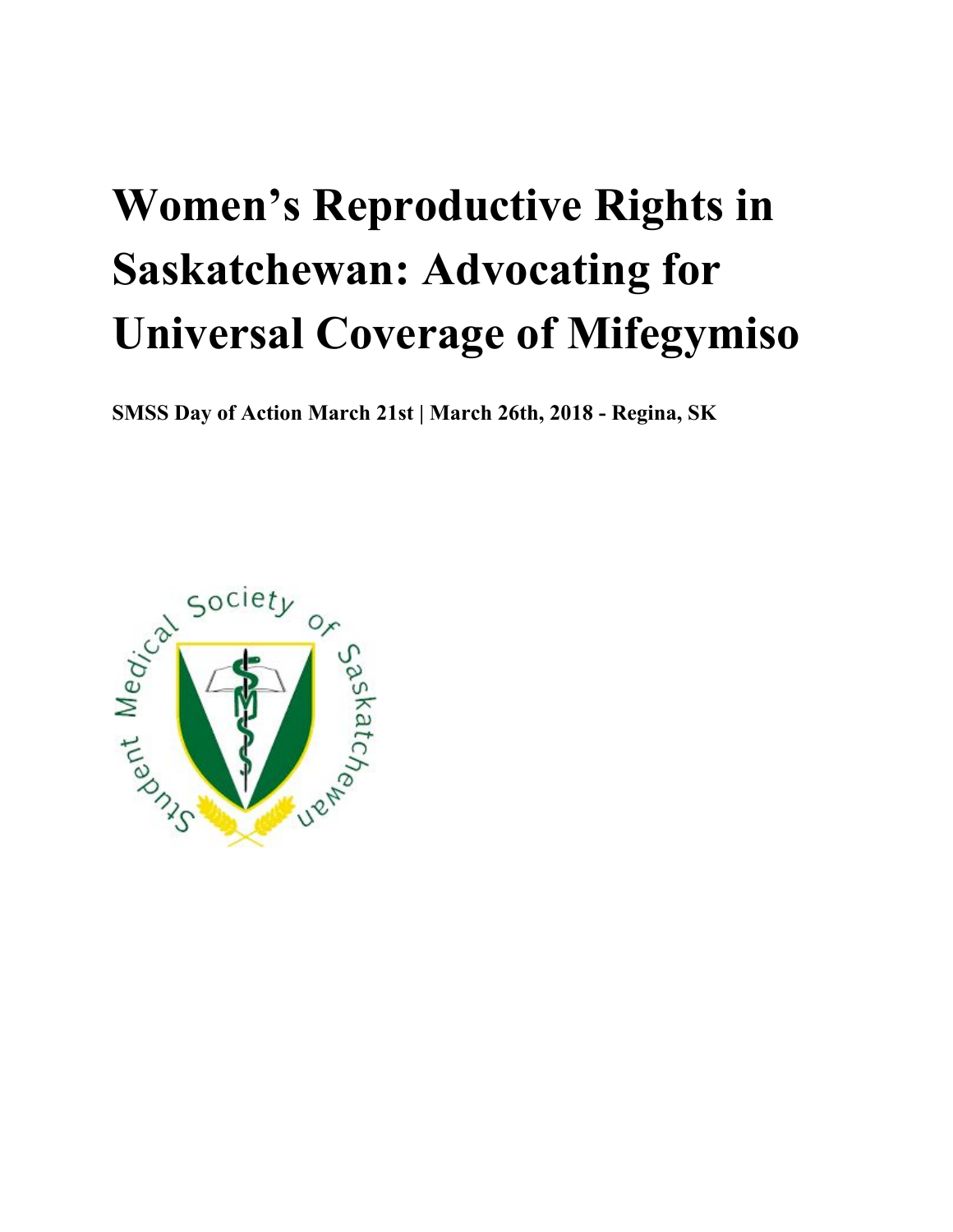## **Acknowledgements:**

We would like to extend our sincere appreciation to the 2018/2019 Saskatchewan Medical Student Society Day of Action Research Committee, who volunteered their time and efforts in preparation of this research document. In particular we would like to thank:

> Alisha Beler Regan Brownbridge McKayla Cozart Jessica Froehlich Kieran Johnson Conley Kriegler Shane Leyen Cadence MacPherson George Mutwiri Lyall Pacey Samuel Simonson Sebastien Turcotte Lara Witt

We would like to extend our sincere appreciation to Lara Witt, Samuel Simonson, McKayla Cozart and Alisha Beler for leading this advocacy project and their passionate efforts.

## **With Appreciation,**

Alan Chan, Government Affairs and Advocacy Committee Sr. Rep. Sehjal Bhargava, Government Affairs and Advocacy Committee Jr. Rep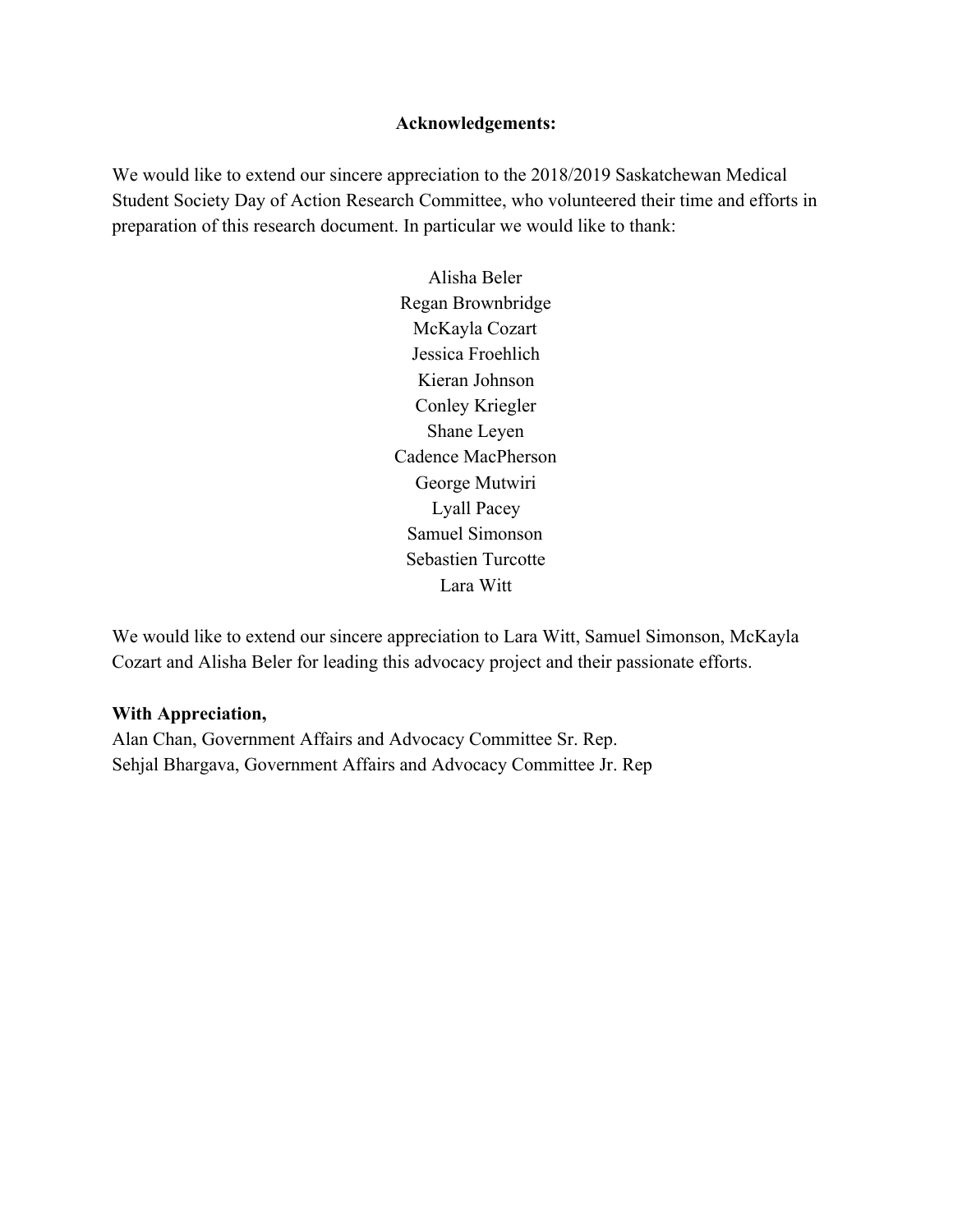## **Executive Summary**

Since its introduction in January 2017, Mifegymiso has been granted universal coverage by nearly every province and territory in Canada, establishing a national standard of care for medical termination of pregnancies. Regardless of population size and demographics, provinces and territories have recognized the necessity and feasibility of providing Mifegymiso without barriers. Saskatchewan and Manitoba remain the last provinces in Canada to not provide universal coverage of Mifegymiso, the designated Health Canada medical termination of pregnancy pill. Access to medical termination of pregnancies is a critical issue for women across Saskatchewan, with women in rural areas and women of lower socioeconomic status most severely affected. We commend the efforts put forth by the Government of Saskatchewan in creating access to medical abortion by adding Mifegymiso to the Saskatchewan Prescription Drug Plan in 2017, but contend that a considerable gap still exists. Without universal coverage for Mifegymiso, women in Saskatchewan are deprived of the equal access and care expected of the Canadian healthcare system, and put them at a disadvantage to the rest of the country. It is know that surgical termination of pregnancies carry a greater risk to patients, require more intensive care by healthcare practitioners, and impose more significant emotional toll on women. Additionally, surgical termination of pregnancies are often only performed in urban centers, creating further challenges in accessibility for women in rural and remote communities.

 Currently, surgical termination of pregnancies are covered by the provincial healthcare system, while costing more than medical terminations. The costs terminations of pregnancies incurred by our healthcare system could be significantly alleviated by allowing women to choose medical options. Additionally, the ease-of-use of Mifegymiso would allow for alleviation of Operating Room availability as well as specialists services, creating more efficient usage of healthcare services.

To ensure that women in Saskatchewan are treated equally to the Canadian national standard of abortion care, and to protect and promote women's reproductive rights, the Student Medical Society of Saskatchewan calls on the Government of Saskatchewan the following:

i) Implement universal coverage of Mifegymiso for all women seeking medical termination of pregnancies, and

ii) Introduce a billing code for medical abortion counselling to ensure Saskatchewan physicians are not deterred by bureaucratic factors to provide care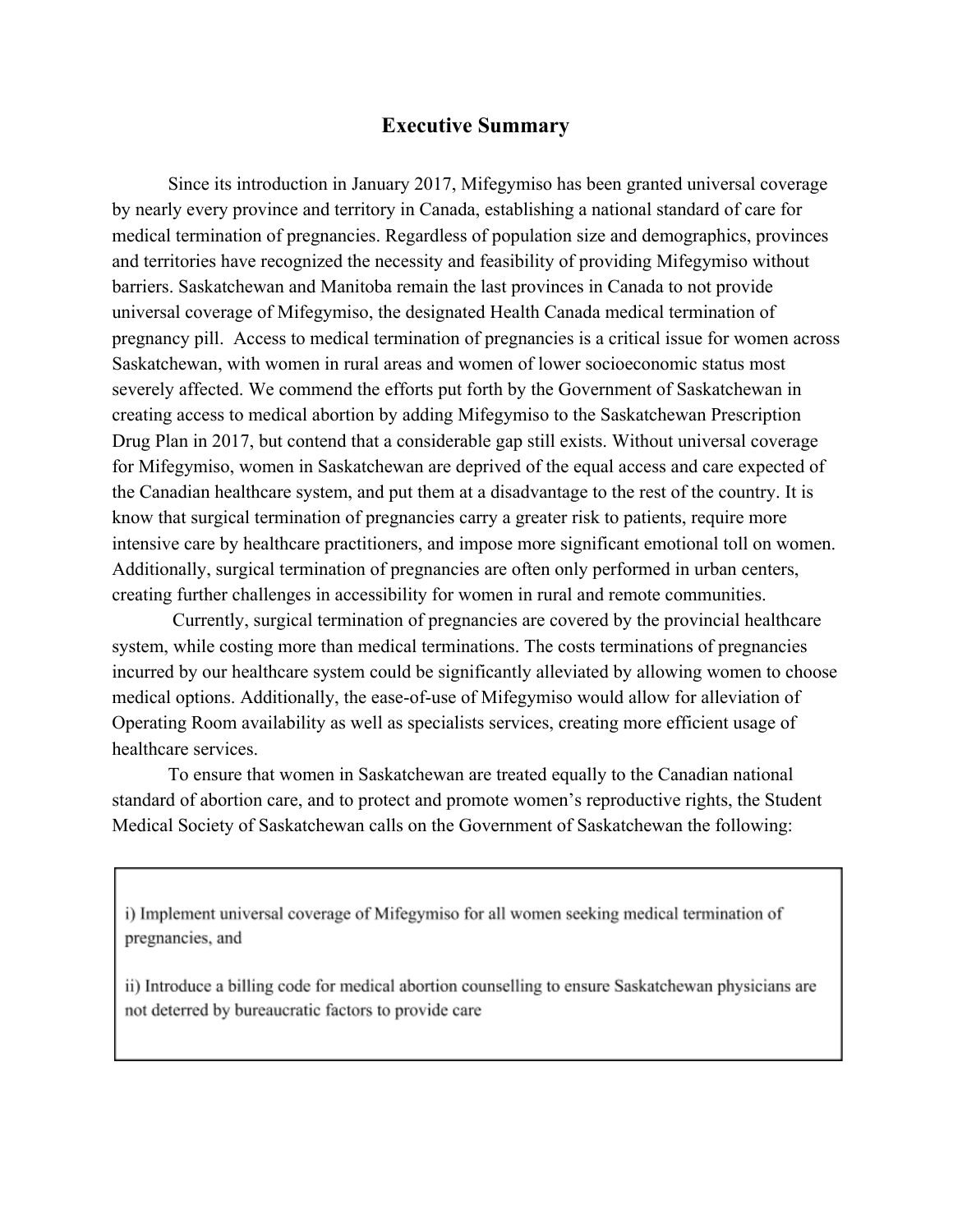## **Jane's Story**

The following is a fictional scenario inspired by true accounts from patients:

*Fifteen-year-old Jane Doe is a young high school student from rural Saskatchewan. Outside of school, she plays badminton, paints, and spends time with her boyfriend of 9 months. The topic of sex is broached, and after ample discussion and mutual consent, the couple decide it is time to take their relationship to the next level. Unfortunately, the condom they use for the sake of safe sex unexpectedly breaks. In the resulting panic, they rush to the nearest pharmacy, where the pharmacist denies them a levonorgestrel prescription due to conscientious objection. The desperate couple then make their way to Planned Parenthood in Regina, enlisting the help of a 17-year-old friend with a driver's license, where they receive a levonorgestrel prescription for \$15.00. After Jane is finally able to take the levonorgestrel, the couple collectively breathes a sigh of relief – they've successfully averted unwanted pregnancy…or so they think. One and a half months go by, and Jane's previously regular-as-clockwork menstrual cycle is late by one week. Then two. Then three. Anxiety mounting, she purchases a \$20.00 brand-name pregnancy test from the nearby pharmacy. During the excruciating wait for the test result, she prays for the test to be negative, choking back tears as she envisions a future where her parents find out she's pregnant at 15. Pale lines of ink slowly begin to form. The test is positive.*

In most Canadian provinces, young women in Jane's situation can obtain a Mifegymiso prescription from their family physician or, in some provinces, their local pharmacist. These prescriptions are provided free-of-charge, and the prescribing provider is adequately compensated for the time required for this sensitive patient encounter. Saskatchewan, however, only provides partial coverage to residents in very specific circumstances and does not compensate providers for their time spent in consultation with these young women – the allegorical black sheep of the Canadian provinces. Jane Doe's circumstance mirrors that experienced by thousands of Saskatchewan women annually. An estimated one in three Canadian women will seek abortion of some kind within their lifetime, with abortion being the second most common reproductive procedure provided in Canada. One of the five founding principles of the Canada Health Act is accessibility for all citizens to healthcare services and adequate compensation for providers of said services. According to this standard, Saskatchewan is grievously under-serving its residents, and violating fundamental ethical principles of justice, autonomy, beneficence, and non-maleficence.

#### Jane's Story (continued):

*Looking back to Jane's case, she is now 5 weeks pregnant and researching options for termination. She discovers that medical abortion with Mifegymiso is a viable option for women who are less than 7 weeks pregnant. Additionally, surgical abortion can be performed up to 18*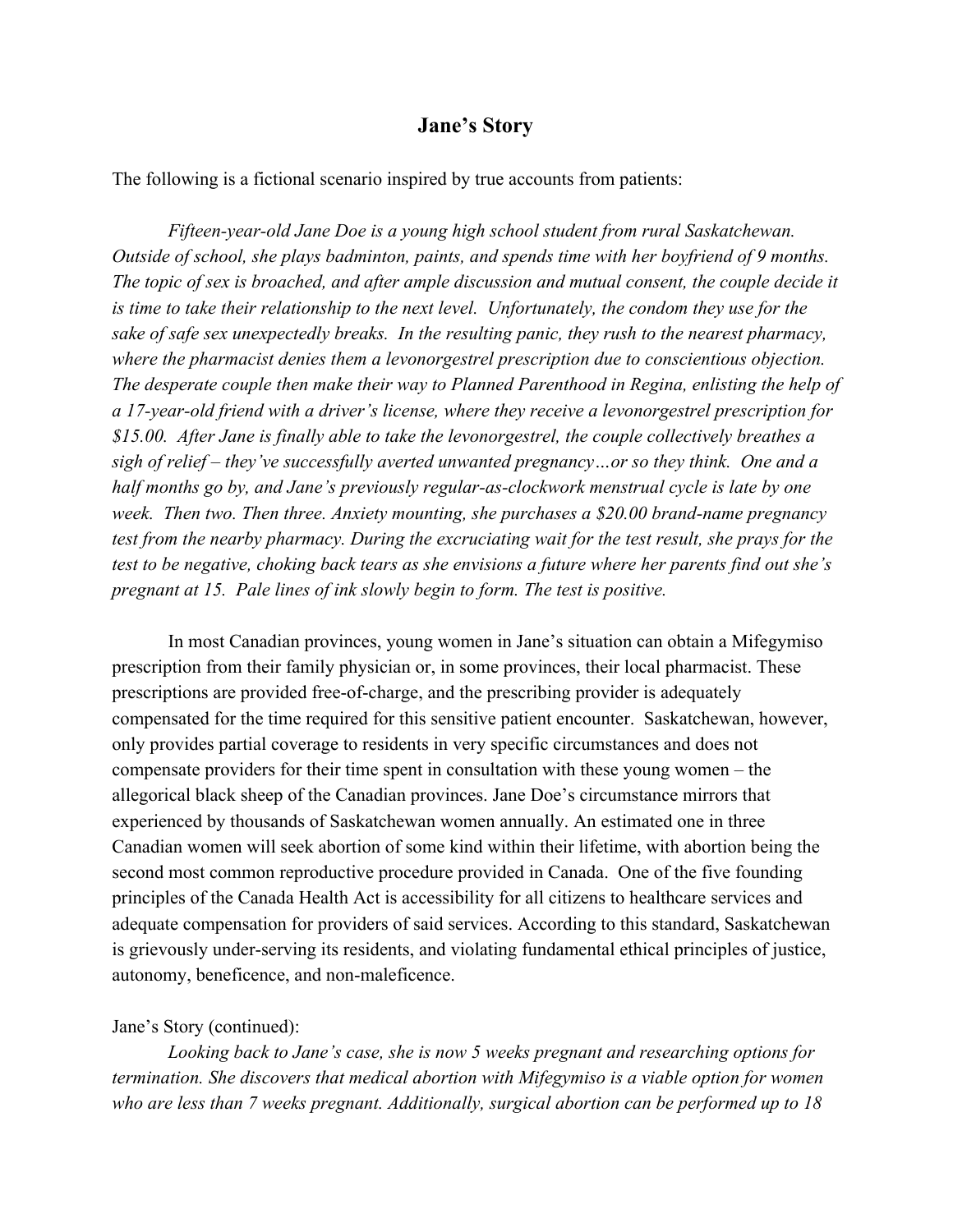*weeks of pregnancy. Through her research, she finds that a Mifegymiso prescription costs approximately \$400.00 - she is uninsured and not young enough to benefit from child coverage. Investigating the surgical route, she finds that it costs at least twice as much, and is reluctant to undergo an invasive procedure that entails multiple clinic visits and the potential to induce significant emotional trauma. Weighing her options, Jane feels medical abortion is the best option for her. Jane subsequently makes an appointment with her family physician. During the visit, the physician believes Jane to be a 'mature minor' capable of making her own medical decisions. Jane clearly states her desire to obtain Mifegymiso. The physician recalls the recent billing code removal for this service, and mentally calculates the cost of giving Jane the prescription. Because reproductive health issues require lengthy initial consultations, follow-up appointments, and adequate counselling to ensure the patient is coping with their decision, the physician could be looking at substantial work for little pay. After all, the physician herself has a partner and four children to support at home, and she's barely making ends meet – thrust into managing the small business that is her clinic straight out of medical school with heavy overhead and a 6-figure student loan debt. Ultimately, she determines that providing a Mifegymiso prescription is currently beyond her financial capabilities and turns down Jane's request. Following this appointment, Jane quickly tries to find a physician who will cater to her needs. Without easy access to transportation, she is unable to make another trip to Planned Parenthood. After phoning around to multiple clinics, she discovers the family physicians of Saskatchewan are facing massive volumes of patients requiring urgent care. It will be impossible for her to schedule an appointment slot until the following week. At this point, she is past the 7-weeks pregnant threshold to be eligible for Mifegymiso – her only option now is surgical abortion.*

This situation is commonplace for women seeking abortion in Saskatchewan. The astronomical costs of these procedures are an insurmountable barrier for many. Additionally, many family physicians are overburdened and do not have the means to support patients with extensive healthcare needs which are not billable. Saskatchewan is far behind the rest of Canada in regards to accessibility of medical abortion. Reform in this area is essential to create safe, equitable space for women to adequately access reproductive healthcare in Saskatchewan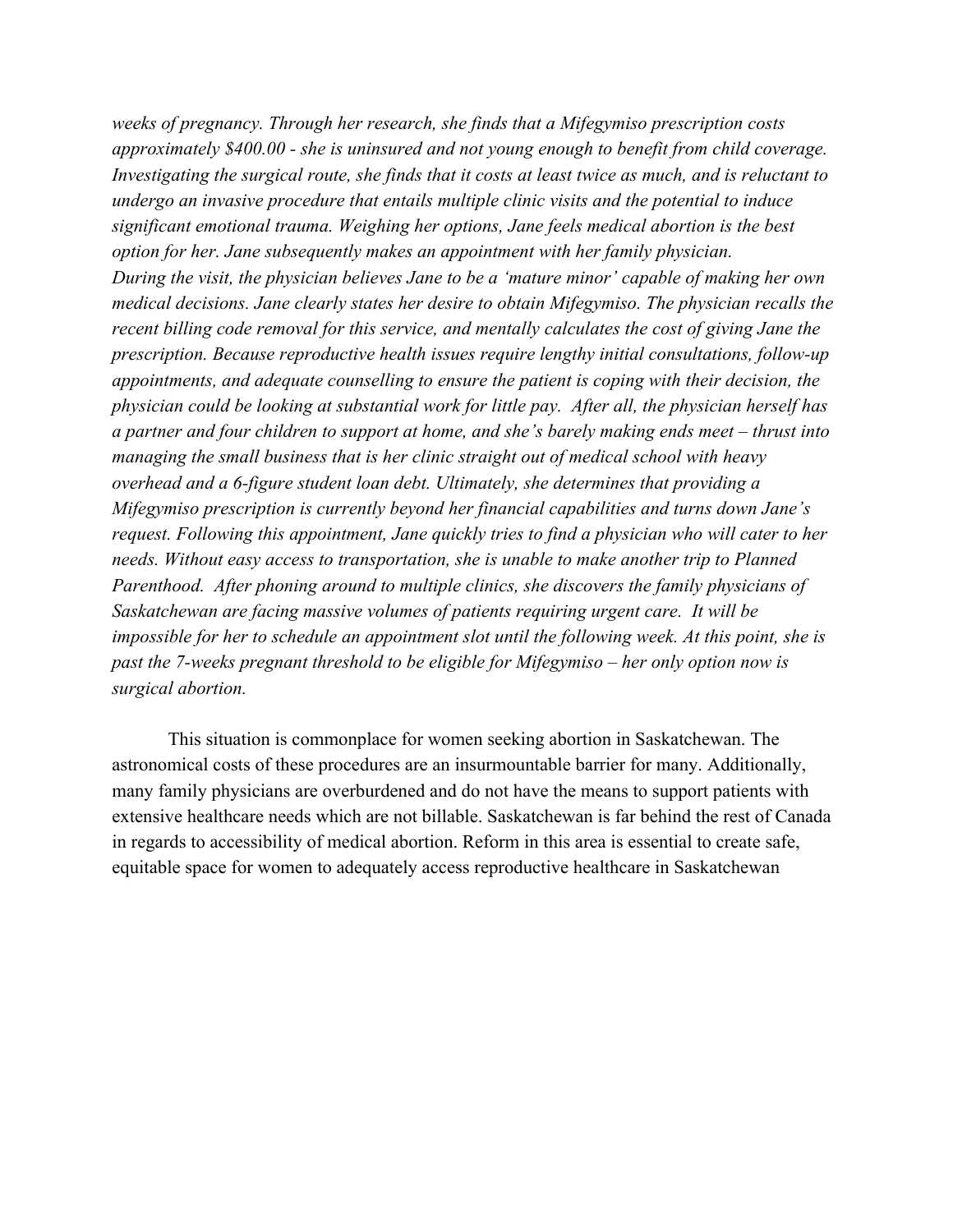## **Background**

## *Medical background*

Mifegymiso is a combination pill of Mifepristone and Misoprostol, and currently the best medical option available for induced abortion. It has been on the World Health Organisation's list of essential drugs since 2005, and is currently their recommended drug for terminations of early pregnancy (World Health Organization, 2012). Compared to older medications, Mifegymiso is more effective, faster, safer, and can be used successfully later in the pregnancy. Mifegymiso is 96.7% effective up to 63 days gestation, eliminating the need for surgery. Conversely, methotrexate is successful in 94% of induced abortions less than 49 days gestation. However, 20-30% of women experience delayed expulsion with methotrexate, causing considerable patient distress (Levine et al., 2019). Furthermore, abortions induced by Mifegymiso are completed faster than methotrexate abortions, resulting in a higher patient acceptance rate than methotrexate abortions. (Wiebe E, 2002)

Mifegymiso is easier for patients to use, as it is minimally invasive and readily accessible. Patients seeking medical abortion meet with their physician who determines if abortion is a safe option for them. Physicians will determine that the patient has access to medical care in the 14 days following administration. They will provide counselling about the risks and benefits of medical abortion, schedule a follow-up between 7 and 14 days post administration, determine gestational age by ultrasound, and obtain the patient's informed consent. Furthermore, physicians will ensure patients do not have any contraindicated conditions: confirmed or suspected ectopic pregnancy, IUD, chronic systemic corticosteroid use, chronic adrenal failure, coagulopathy or anticoagulant medication, uncontrolled hypertension or cardiovascular disease, or severe renal, liver, or respiratory disease (Wiebe E, 2002, Levine et al., 2019). This type of screening and counseling is common practice for family physicians and within their scope of practice

Following screening and counseling, Mifegymiso can be administered. In Saskatchewan, any physician can prescribe Mifegymiso and the medication can be dispensed to patients directly by pharmacists. Patients can take Mifegymiso in the comforts of their own homes, facilitating patient well-being. A mifepristone tablet is swallowed by the patient and 24-48 hours later they take a buccal (between the cheeks and gums) dose of misoprostol. Patients should plan to rest for 3 hours after taking misoprostol. (Wiebe E, 2019) Serious complications are unlikely, with hospital admissions occurring in less than 0.06% of patients. However, some women may experience bleeding, cramping, nausea, vomiting, diarrhea, or headache. Incomplete abortions, requiring surgical abortion occur in less than 4% of patients. (Levine et al., 2019)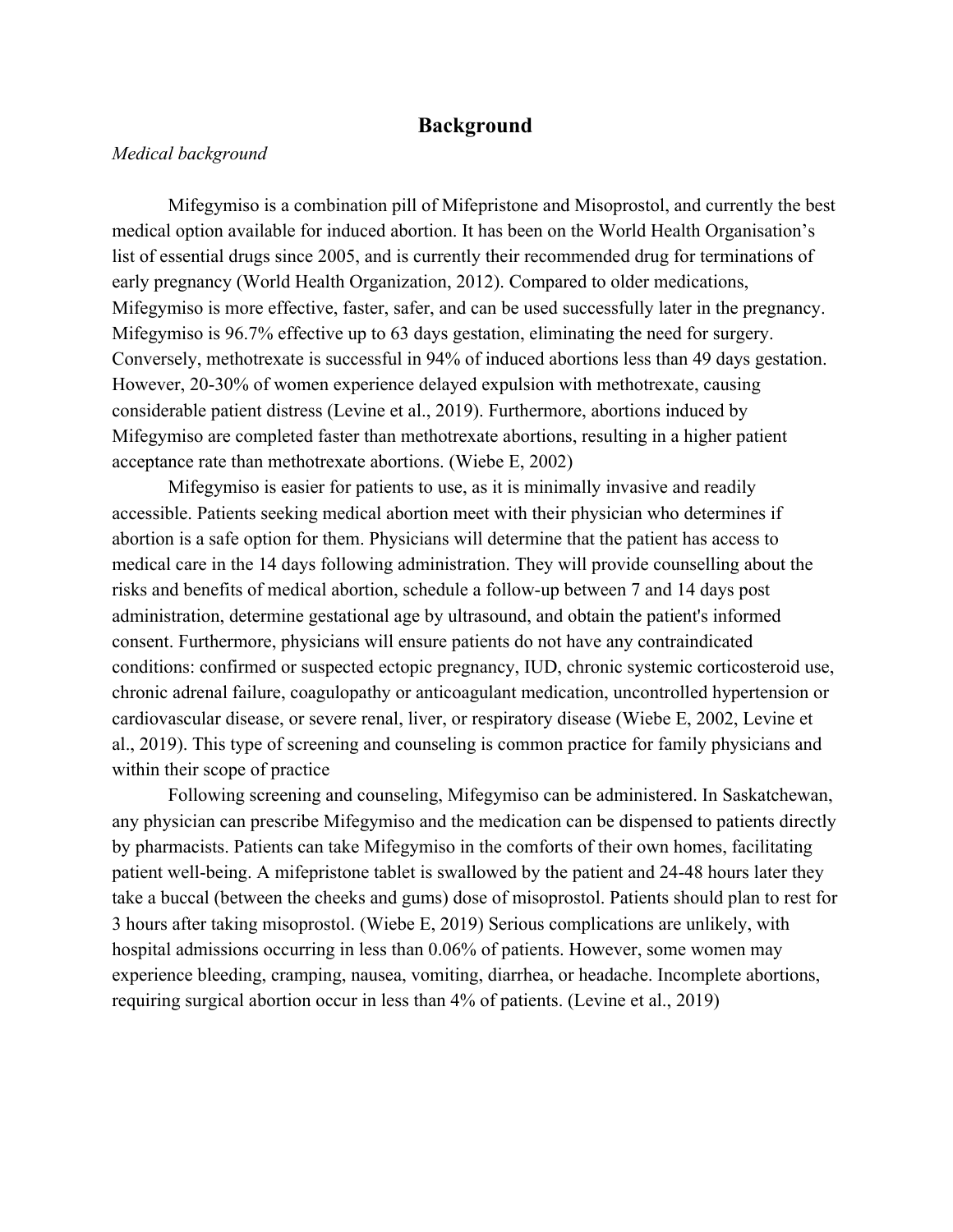### *Current Coverage*

In 2015, Health Canada approved the use of Mifegymiso. (Health Canada, 2015) Mifegymiso is the only pharmaceutical agent approved by Health Canada for medical termination. To purchase Mifegymiso in Saskatchewan women must have third party insurance, qualify for coverage under a provincial assistance program, or pay out of pocket. In 2017, Saskatchewan added Mifegymiso to the provincial drug formulary making it eligible for partial financial coverage but only if the patient qualifies under one of the provincial assistance programs. Under the Saskatchewan drug formulary if you qualify as a beneficiary a varying percentage of a drug cost will be covered by the province. Categories of beneficiary that would apply to accessing Mifegymiso include the Children's drug plan, Emergency Assistance program and Family Health Benefits. Under the Children's drug plan, children fourteen and under are automatically eligible for coverage with a co-pay amount of \$25 per prescription. (Saskatchewan Government Children's Drug Plan, 2019) Under the Emergency Assistance program residents who require immediate treatment with formulary prescription drugs and are unable to cover their share of the cost may access a one-time Emergency Assistance. The level of assistance provided is in accordance with the patient's ability to pay. (Saskatchewan Government Emergency Assistance for Prescription Drugs, 2019) The Family Health Benefits program operates for low-income working families who meet the standards of an income test or are receiving the Saskatchewan Employment Supplement. Drug coverage is offered with \$100 semi-annual family deductible and 35 per cent consumer co-payment thereafter (Saskatchewan Government Family Health Benefits, 2019). If someone does not qualify under these categories coverage of the drug would be out of pocket or left to third party insurance.

Currently only Saskatchewan, Manitoba, Nunavut, and Northwest Territories are the only provinces and territories that do not provide universal coverage of Mifegymiso. (Mifegymiso, 2019) We contend that while the Saskatchewan government has undergone steps to create access to Mifegymiso to the most vulnerable persons of Saskatchewan, lack of universal coverage of Mifegymiso limits women's access to medical termination services and can cost upwards of \$400 out of pocket, creating a discrepancy of access to care.

## *Economic Implications*

 It is estimated that one in three Canadian women will have an abortion, making abortion one of the most common medical procedures experienced by women of reproductive age. (Norman, 2012) From 2007-2017 there was an average of 1,952 induced abortions performed annually in Saskatchewan. (Abortion Rights Coalition of Canada, 2019) In 2017, across Canada, 94.6% of induced abortions included a surgical component. (Canadian Institute for Health Information, 2015) By increasing availability and accessibility to Mifegymiso, the Saskatchewan government will decrease the number of surgical abortion procedures that need to be performed.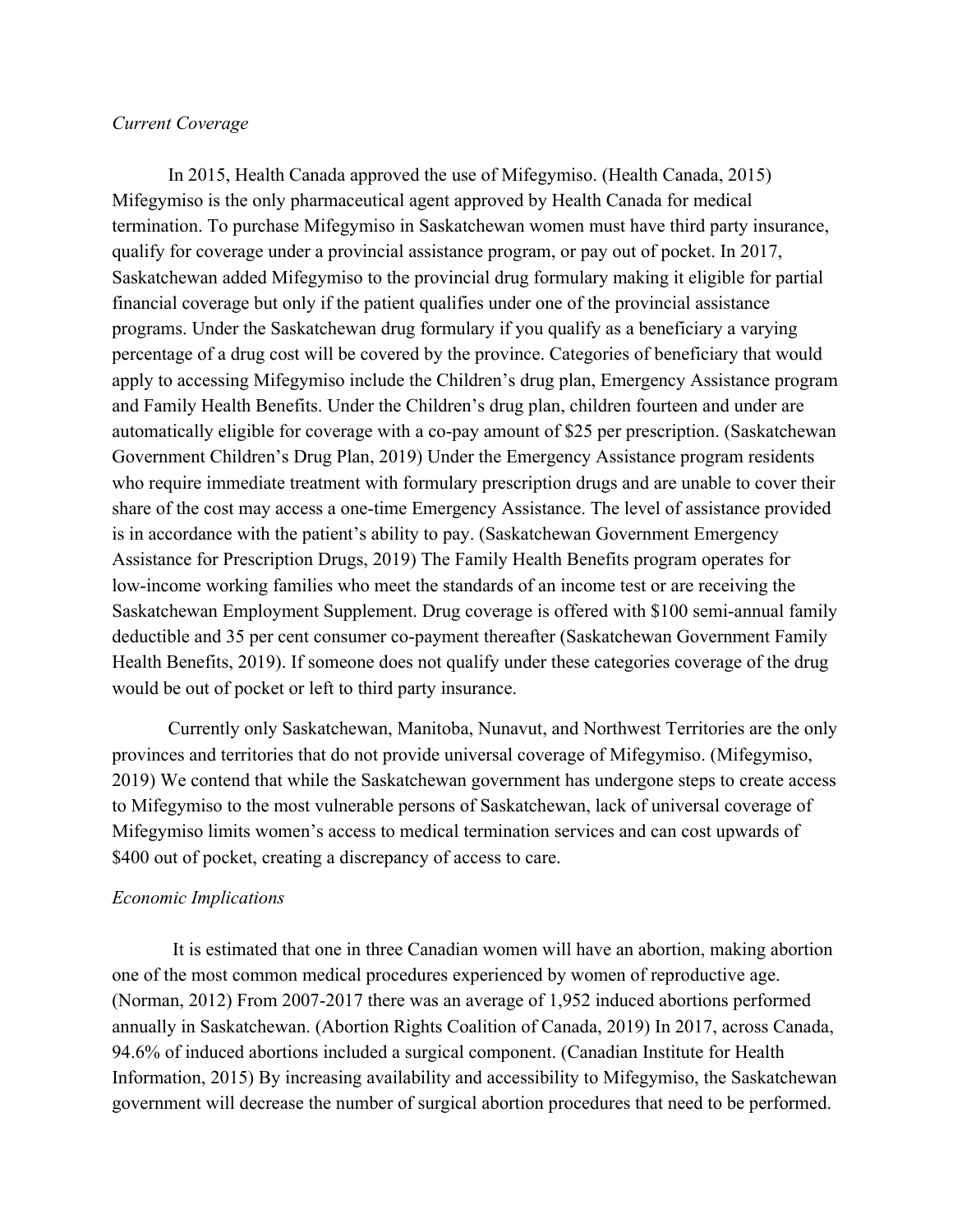Surgical termination procedures are much more costly to the province due to the infrastructure and resources required, a surgeon, operating room time, nursing staff etc. (Norman W et at., 2016) The average treatment costs per patient in Ontario for medical and surgical termination are \$300 and \$1187 respectively. (Rausch M et al., 2012) Providing women the choice of medical termination, irrespective of financial constraint will increase the number of patients accessing medical termination, providing access to less invasive care and would have significant healthcare expenditure savings for the province of Saskatchewan.

Currently in Saskatchewan the cost of surgical termination is covered by the province whereas Mifegymiso is not. If a woman cannot afford Mifegymiso, and does not have insurance or government coverage, they are forced to choose either surgical termination or keep the pregnancy. This significantly limits women's choice and accessibility to care when seeking termination services. Surgical termination is a much more invasive procedure, and more emotionally traumatic for the patient. With surgical termination, there may be damage to the uterus, there can be anesthetic side effects, and the woman has less control over the procedure, and who is with her during it. (Abortion Rights Coalition of Canada, 2019)

*The following information was provided courtesy of the Women's Health Centre at Regina General Hospital and from a research study (pending publication) conducted by Dr. Megan Clark.*

When women seek a medical termination at the Women's Health Center (WHC), they are provided information about their options for medication. We have found that women are wanting, and are requesting Mifegymiso by name. These patients have done their research and prefer the outcomes of the medication. It is more effective, it can be done to a higher gestational age, and takes less time to complete the process. Unfortunately the cost is often a barrier for women, and this is very unfortunate. We believe it is very important for the patients of Saskatchewan to be able to access this medication no differently than its competitor Methotrexate. This medication would significantly lessen the need and/or desire for surgical intervention.

The goal of WHC is to provide support and unbiased care to all. When Mifegymiso first became available in Saskatchewan it was not covered. In our National Abortion Federation conference calls, it was made very clear that although having fully covered access to the drug would take some time, it would eventually be fully covered in Saskatchewan. This has not yet happened and we are now one of the last provinces in Canada with limited access.

The Women's Health Centre started using Mifegymiso on June 27, 2017. Mifegymiso was only used by patients who could afford to pay for it. It was not offered free of charge in Women's Health Centre until March 26, 2018. That is nine months of patients who were affected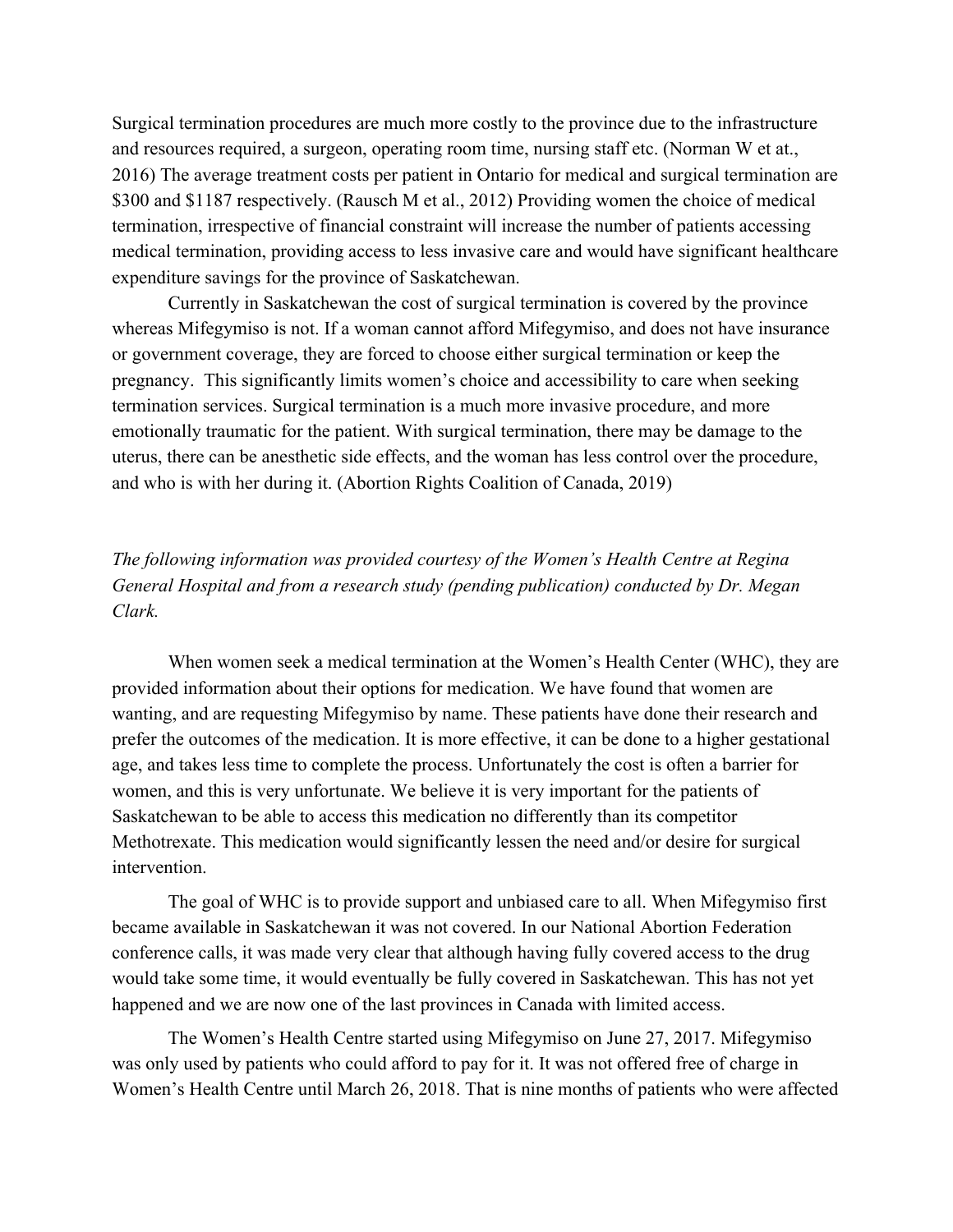by having no coverage. 136 patients in that time completed medical termination of pregnancies (TOPs) with Mifegymiso. There was another 65 patients who used Methotrexate. We know that 57 of these could not afford Mifegymiso and that is why they chose Methotrexate. There are a high number of patients who also chose surgical termination because they could not afford Mifegymiso and did not want to use Methotrexate. This means that the initial bottom line number of 136 patients increases even more. It was these women we were trying to help by providing the drug free of charge in Women's Health Centre. At that time, Women's Health Centre made the choice to incur the cost of Mifegymiso for all patients.

Prior to the introduction of Mifegymiso, patients were routinely treated with Methotrexate. Failure rates at the WHC were 10-15%. The WHC did 93 medical termination of pregnancies in 6 months, from January to June 30, 2017, with Methotrexate. Eleven failed, equating to a 11.8% failure rate. All of these patients required a dilation and curettage ( $D&C$ ), a surgical procedure, to complete the termination.

Once Mifegymiso was introduced we began to notice an increase in demand and success of the patients. Mifegymiso has an efficacy of 95-98% versus Methotrexate which is only 85-90%. Performing medical terminations has a decreased cost compared to surgical procedures as one does not require as many staff, procedure room, recovery time, and equipment to complete. Medical terminations can be done with a doctor, one nurse and the medication. Medical terminations with Mifegymiso can be done at up to 10 weeks gestational age, versus Methotrexate which can be administered at up to 7 weeks gestational age. The visit for a medical termination of pregnancy takes approximately 1 hour, whereas an entire day is required for the surgery.

We know that there are risks with both the surgical and medical termination of pregnancy. Most commonly are hemorrhage, infection and possibility of ongoing pregnancy with both methods of termination. However, with medical terminations, there is no risk of perforation of the uterus, patients can be done at earlier gestations and suffer less from pregnancy symptoms. They also do not require conscious sedation for a medical which does not alter their medical state putting them at risk for airway complications and difficult resuscitation. On the more emotional side of safety, patients would opt for medical termination at an earlier gestation and suffer less feelings of guilt than they would at 10-17 weeks. Patients would also be able to take the medication in the privacy of their own homes.

Our priority is that our patients are given all the information and are able to make a decision that is best for them, regardless of the cost. The Women's Health Centre strongly believes in providing this medication to all patients. A medication that has such a high success rate should be accessible to everyone across the province.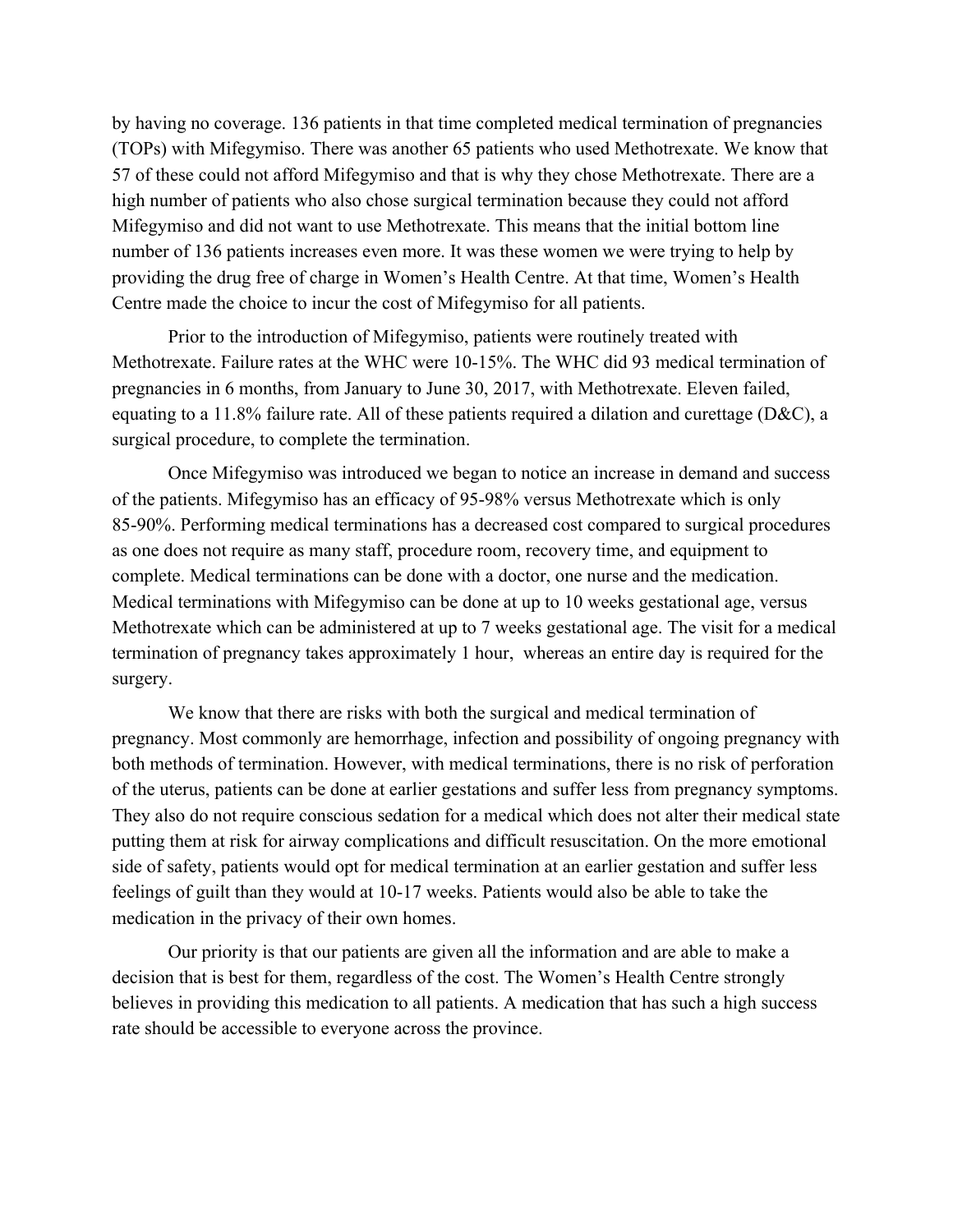## *Women's Health Center Timeline*:

January-June 2017: 93 medical TOPs with Methotrexate/Misoprostol

- Failure Rates:  $11/93 = 11.8\%$ 

### July-December 2017 :108 medical TOPs

- 58 with Mifegymiso
- 50 with Methotrexate
- At this time, methotrexate was free of charge and Mifegymiso cost approximately \$300.00
- Failure Rates:

Mifegymiso: 1/58 (1.7%)

Methotrexate: 11/50 (22%)

January-June 2018 : 191 medical TOPs

- 173 Mifegymiso
- 19 Methotrexate
- At this time, the WHC began offering Mifegymiso at no cost
- Failure Rates:

Mifegymiso: 7/173 (4%)

Methotrexate: 3/19 (15.8%)

July-December 2018: 199 medicals

- 199 Mifegymiso
- 0 Methotrexate
- Failure Rates:

Mifegymiso: 7/199 (3%)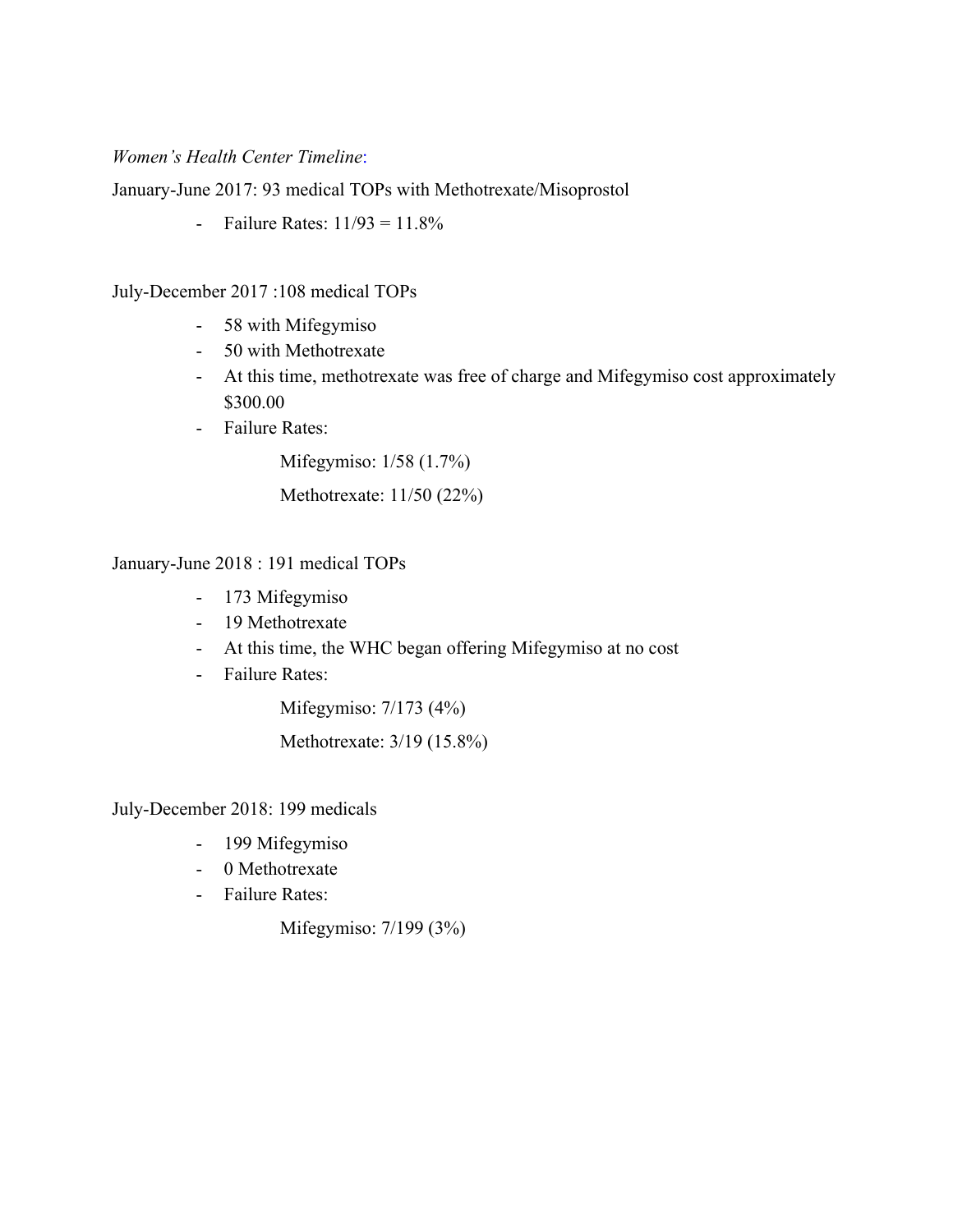#### *Cost-Benefit analysis conducted and provided by the Women's Health Centre:*

At the Women's Health Centre, the total, comprehensive cost (including staff, OR booking time, physician billing, supplies, laboratory tests, medications) of medical and surgical termination of pregnancies was calculated. It was calculated that the average cost of a medical abortion at the WHC was \$298.45, compared to the average cost of a surgical abortion which was \$483.89. In terms of potential cost savings, electing to have a medical termination of pregnancy instead of a surgical termination of pregnancy amounts to \$185.46 in saved costs.

From January to December 2014, there were 1075 abortions at the Women's Health Centre. Of the 1075 abortions performed in that time window, 590 were performed at less than 10 weeks gestational age, where 137 were done via medical termination of pregnancy, and 453 were done via a surgical abortion. From a theoretical standpoint, if all 453 surgical abortions had been performed through medical termination of pregnancies, the potential amount saved by the public healthcare system would be **\$84,013.41** in Regina alone.

In 2017, of 1040 termination of pregnancies done at the WHC, 420 patients had surgical termination performed at under 10 weeks of gestation. If all of the 420 surgical termination of pregnancies in that year had been performed as medical termination of pregnancies, the cost saved to the public healthcare system would have been **\$77,893.00**.

#### *Implementation*

Providing universal coverage for Mifegymiso would not necessitate any program creation, healthcare infrastructure change or significant new funding. The current approach to termination of pregnancies, where women go see their physician for direct counselling and services would remain unchanged. Additionally, as of October 2018, nurse practitioners in Saskatchewan are able to prescribe Mifegymiso which allows for far greater reach as often nurse practitioners are the closest available prescribing healthcare practitioners in rural communities.

Currently, to obtain a prescription for Mifegymiso, patients must to a prescribing physician. (College of Physicians and Surgeons of Saskatchewan, 2019) According the Health Canada, prior to a prescribing the physician must ensure that the patient has access to emergency medical care 14 days post administration, schedule a follow-up appointment 7-14 days after Mifegymiso to confirm pregnancy termination, exclude an ectopic and confirm gestational age by ultrasound, and counsel patients on the risk and benefits. Written consent from the patient is not required. (College of Physicians and Surgeons of Saskatchewan, 2019) Following this, the patient has one of the three options:

1. The patient can go to a pharmacist of their choosing and have the medication delivered to the physician's office. They can then take the medication at the physician's office.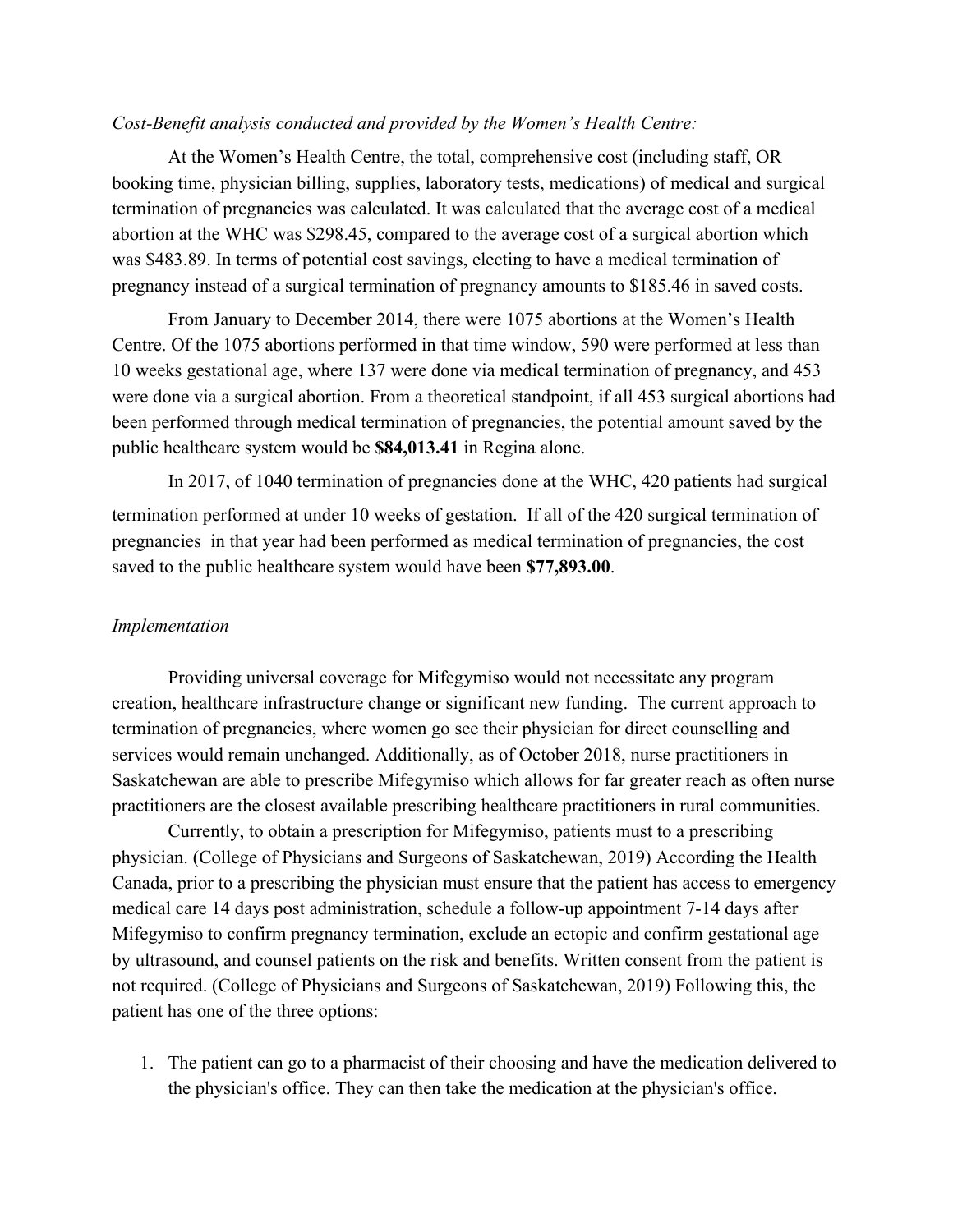- 2. The patient can go to a pharmacist of their choosing, obtain the medication, and take the medication at home as instructed by their physician. There is no requirement for witnessed ingestion.
- 3. If a prescribing physician is authorized, they can sell/dispense the medication, and the medication can be taken in office, or at home (College of Physicians and Surgeons of Saskatchewan).

We are not proposing that any of this is changed, rather we ask that the cost of the medication be covered by the Saskatchewan Health Plan to prevent cost burden to the patient. Instead of billing the patient for the medication, billing from the pharmacy or the physician for the drug would be to Saskatchewan Health Benefits.

In addition to the change in coverage, we request the implementation of a billing code for medical abortions to ensure appropriate compensation for the prescription of Mifegymiso. An existing obstacle hindering accessibility to medical abortions is that physicians in Saskatchewan are not able to bill specifically for medical abortion counselling appointments. Counselling appointments for medical abortions are much more involved than a regular appointment visit, and typically require considerable greater amounts of time spent with patients. As seen in the example of "Jane Doe's Story", it is reasonable to foresee the reality that physician's may feel overwhelmed by the workload of their practice and the pressure to meet the financial expectations of a sustainable practice, to justify working such measures of time without remuneration, thereby reducing patient access to medical termination of pregnancies. A similar problem had arisen in Nova Scotia where Dr. Lianne Yoshida, medical co-director of the Termination of Pregnancy Unit at the QEII Health Sciences Centre in Halifax identified this as a problem in accessing abortion services (National Post, 2018). To remediate this barrier, Nova Scotia introduced a new billing code which compensates physicians for overseeing medical termination of pregnancies. (CKPG Today, 2018) Provinces such as Ontario have a flat billing fee for initial consultations appointments and a seperate fee for follow-up appointments (National Post, 2018). We recommend the Saskatchewan government to take example from provinces that have specific billing codes in place for medical abortion counselling to ensure Saskatchewan physicians are not deterred by bureaucratic factors to provide care.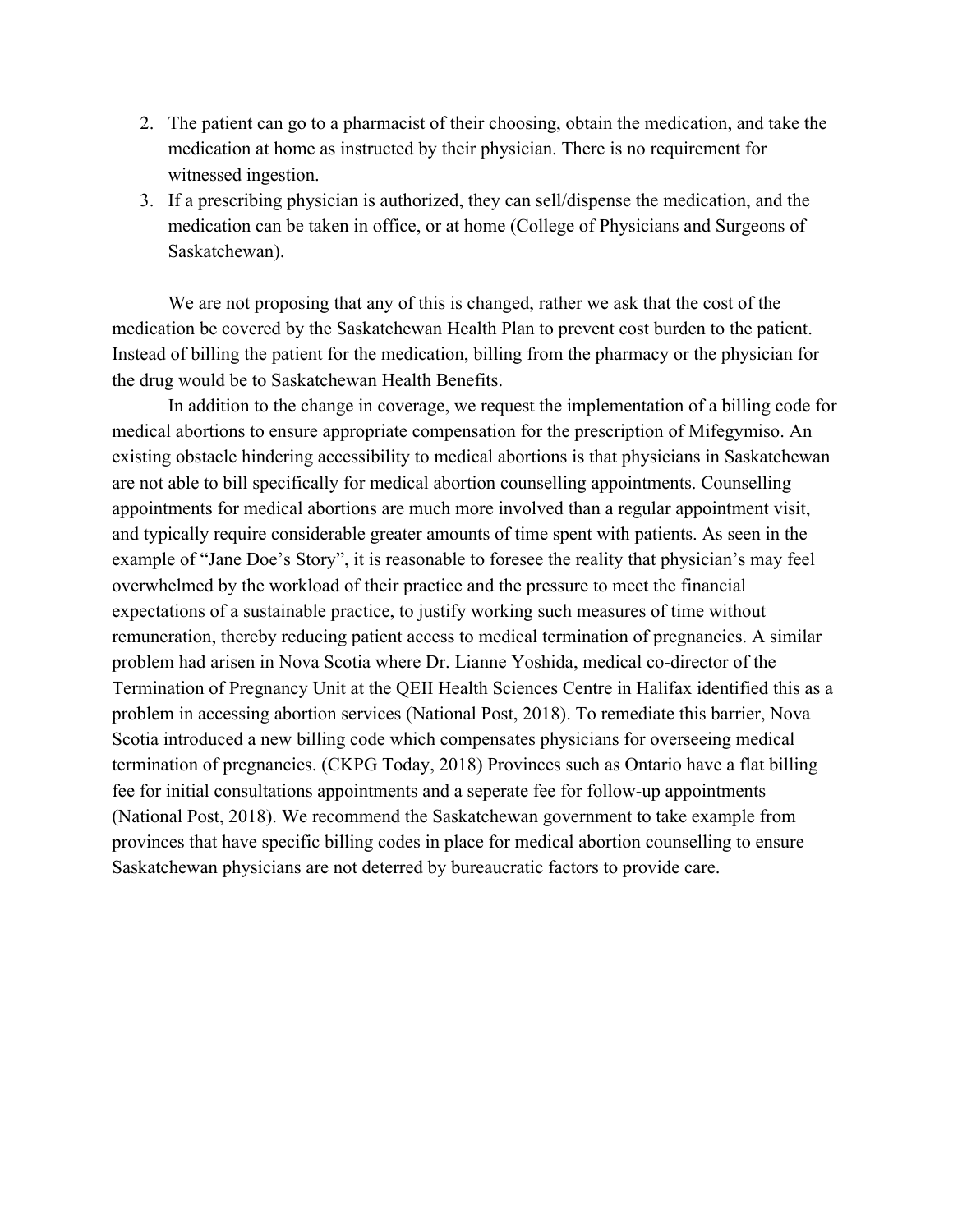#### *Remote and rural impact*

The Canadian healthcare system is renowned internationally as a model of universal healthcare, and broadly regarded as a great source of pride by Canadians. Built upon the pillars of public administration, accessibility, comprehensiveness, universality and portability, it's intent is to ensure that all Canadians, regardless of income, race, gender, sexuality or location receive the same quality of care and access to health services. However, it has been observed and reported by Canadians that in a multitude of facets the virtuous intent of our healthcare model is not delivered fairly. A lack of distinction between equitability and equality has caused a severe maldistribution of resources, where the needs of individuals and communities have been neglected. (Bowen, 2000) In Saskatchewan, this imbalance has been felt most impactfully by persons living in rural and remote locations, where there is significantly more difficulty accessing care in a timely matter, if at all, compared to those living in urban settings. Rural residents have a shorter life expectancy, higher mortality rates, higher infant mortality rates, higher rates of obesity and higher rates of depression and suicide. (CIHI, 2006) This is especially true for Aboriginal communities in Saskatchewan, who face the same issues in addition to significant barriers to appropriate and equitable treatment. (Bowen, 2000)

There are a multitude of factors at play that act as barriers to health services access, including (but not limited to): socio-economic status, geography, lack of infrastructure, jurisdictional issues, and cultural barriers. (National Collaboration Centre for Aboriginal Health, 2011) It is not a coincidence that nearly all of these factors are present in one way or another in Saskatchewan's remote and rural regions. In particular, geographic remoteness acts as a major barrier in Saskatchewan's rural, and northern communities. This also translates into extreme shortages of healthcare professionals, with half the proportion of physicians serving this population as compared to cities. (Rowan, 2007) The result of this absence of services available in rural settings, means that patients must travel away from their communities to access care, leaving behind their support networks, and families. Not only do patients have to physically have access to services to receive a positive outcome, but they must also have timely access. Due to the limited access to healthcare in their home regions, patients are expectedly less likely to seek professional help early on, and more often present to medical personal at later stages, in both disease processes and pregnancy. This contributes to higher mortality rates from diseases, and increased complications in pregnancy. (Morriseau, 2009)

These obstacles become even more significant when pregnant women in rural communities seek care regarding termination of pregnancies. Oftentimes, pregnant women have no other choice but to undergo extensive travel to distant medical centers, forcing them to take time away from work, and be apart from their families and communities. Travel itself can become impossible if patients have no access to transportation, cannot incur the travel costs or if weather conditions are treacherous. In the event that travel is provided to the patient, those costs are taken on by the public healthcare system. Given that Mifegymiso can be taken at home and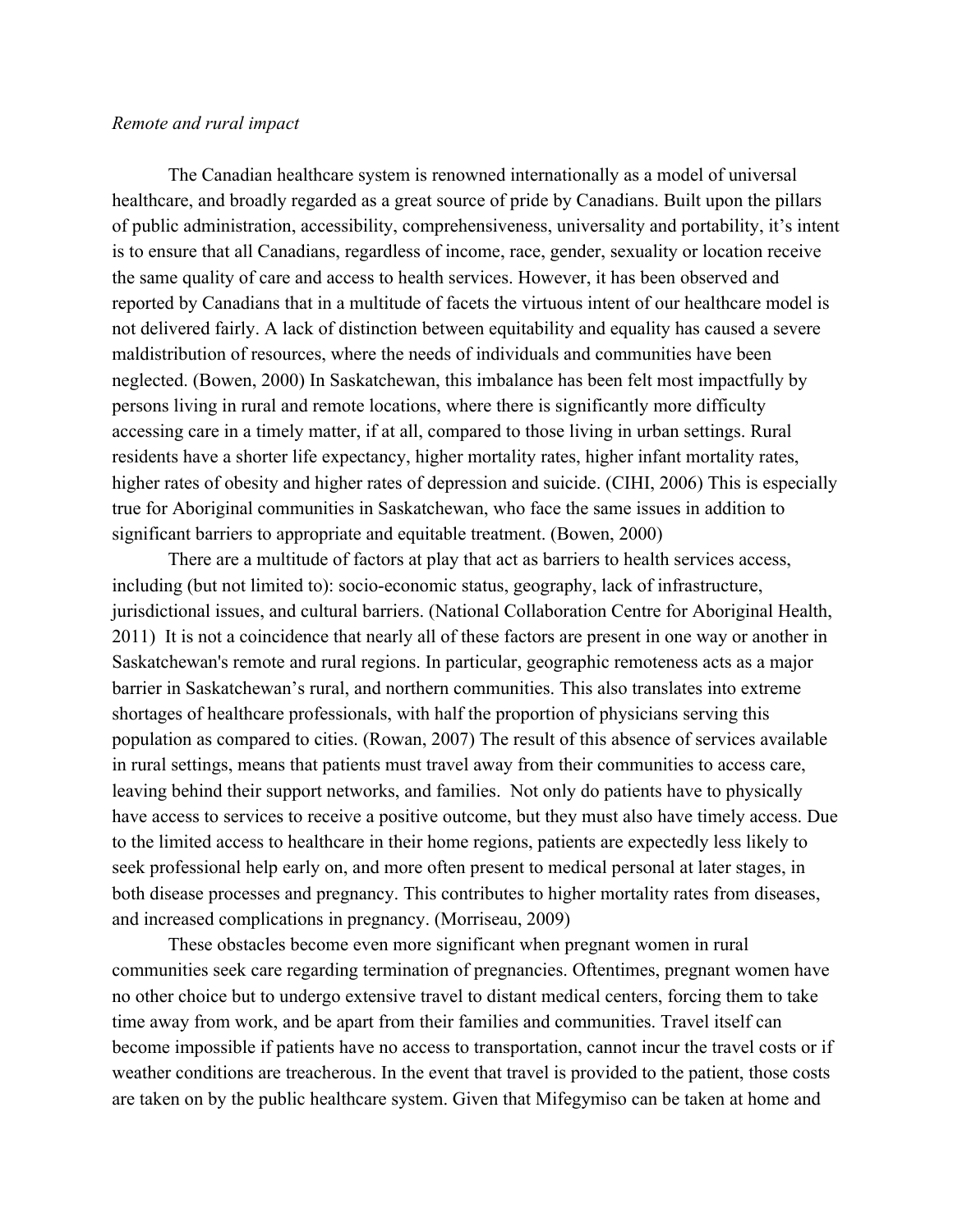prescribed by family physician and nurse practitioners, providing universal access to Mifegymiso would allow women to have access to the care they require in a timely manner, and reduce the burden of travel.

Relating back to the pillars of the Canadian healthcare system, we believe that in its current state, Saskatchewan is not adequately providing universal and accessible care. Universality dictates that "All insured residents are entitled to the same level of healthcare.", and accessibility mandates "All insured persons have reasonable access to health care facilities." (Government of Canada, 2016, Canadian Health Care Act, 2007) This is due to both the geographic barriers that exist and current provincial pharmaceutical coverage of Mifegymiso. By providing provincial coverage for Mifegymiso and improving patient access and universality, the Saskatchewan government will be fulfilling its legal obligation as part of the Canada Health Act.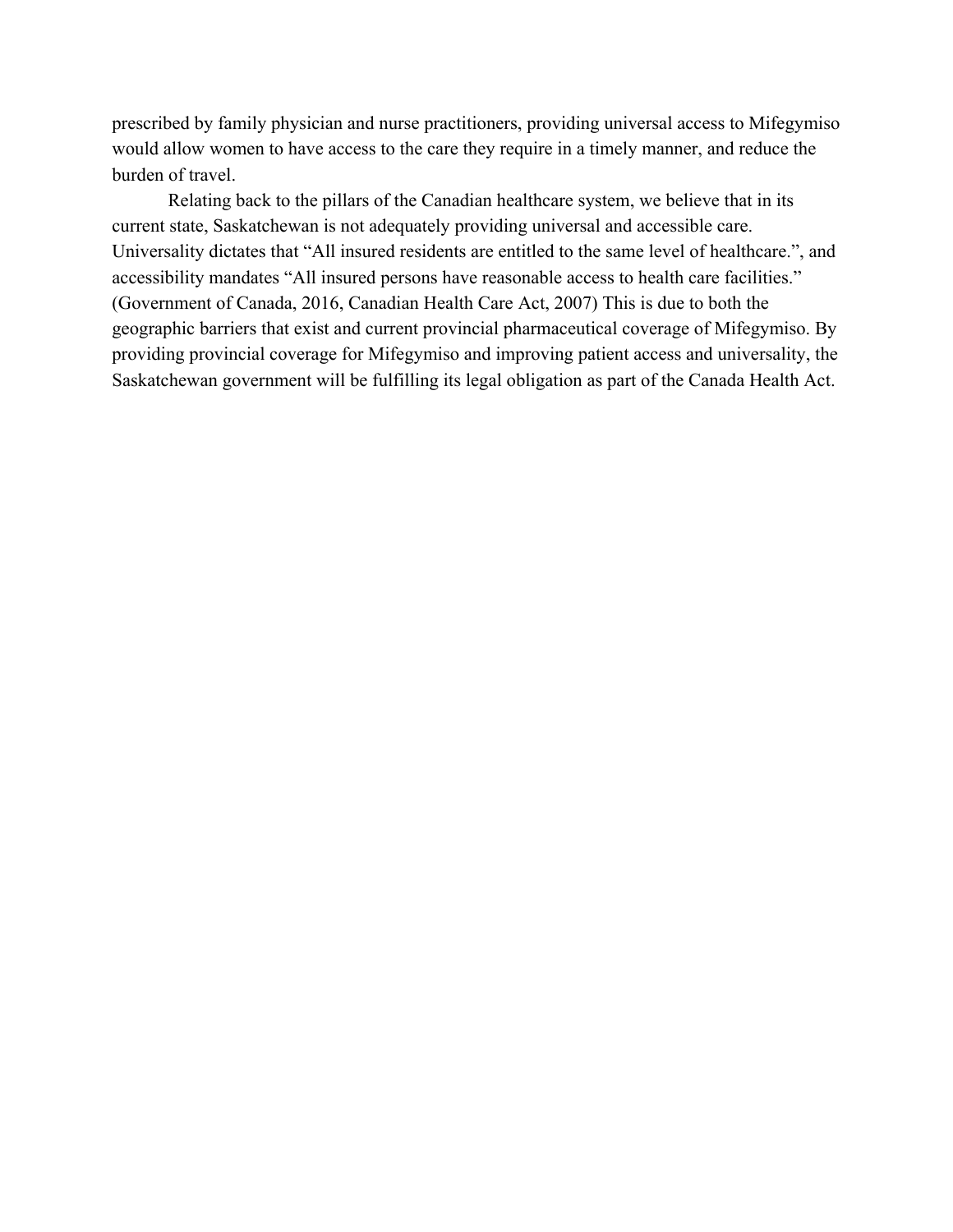Supporting Statements:

#### *Dr. Cattapan*

My name is Alana Cattapan, and I am an Assistant Professor at the Johnson Shoyama Graduate School of Public Policy and an Associate Member of the Department of Community Health and Epidemiology in the Faculty of Medicine at the University of Saskatchewan. I am writing to articulate my support for the Student Medical Society of Saskatchewan's advocacy campaign for the universal coverage of Mifegymiso (RU-486).

Access to safe, effective abortion care is a matter of justice, and is integral to the well-being of women living in Saskatchewan. Since becoming available to Canadians in 2017, Mifegymiso has allowed women in Saskatchewan and elsewhere improved access to care, by enabling women to self-administer medication to induce abortions, under the supervision of a physician or nurse practitioner.

Mifegymiso is not only a safe and effective intervention, but it also enables a broader range of women, including those in rural and remote areas, improved access to abortion services. This is critical in Saskatchewan given our significant rural and Northern populations, as well as the lack of surgical abortion provision outside of Regina and Saskatoon. Most Canadian provinces—British Columbia, Alberta, Ontario, Quebec, New Brunswick, Nova Scotia, and Newfoundland—recognize the need for widespread access to Mifegymiso, and provide universal coverage. Early data from these provinces indicate that universal coverage of this intervention is working to reduce the number of surgical abortions and, while access to free, safe abortion care should not be contingent on cost, the use of Mifegymiso (rather than surgical abortions) is occurring at a savings to provincial health insurance programs.

It is worth noting that there have been important measures taken in Saskatchewan to improve access to care. These include the expansion of potential prescribers to include nurse practitioners, and the inclusion of Mifegymiso under the Saskatchewan Prescription Drug Plan. Yet, access to medical abortions in province remain out of reach for many, particularly those for whom the high cost is a critical barrier. In closing, I would like to reiterate that access to safe effective abortion care—and broader reproductive health services—is a matter of justice, fundamental to gender equality. Universal access to Mifegymiso would be a critical step towards addressing reproductive justice in the province. I laud the efforts of the efforts of the Student Medical Society of Saskatchewan for taking on this issue, and support their efforts.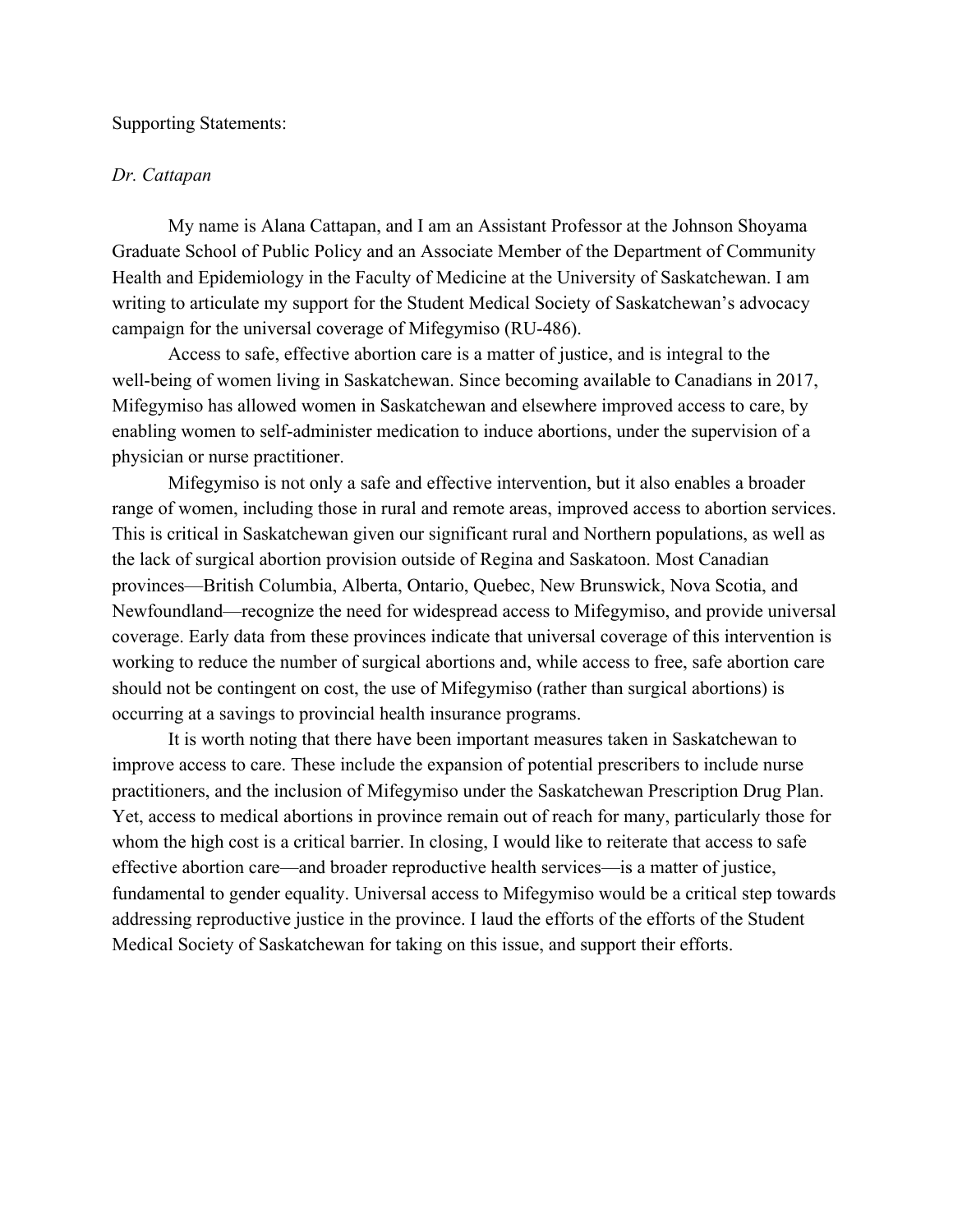#### *Dr. Erin Beresh*

I am writing today to voice my support for universal drug coverage for Mifegymiso in Saskatchewan. As a family physician with a practice focused on women's health, I can attest to the benefits this would provide for women in our province. In my experience, many women who present for therapeutic abortion would like to use the option of medical abortion in the privacy of their own home. The safest and most effective method of medical abortion is the combination of Mifepristone and Misoprostol, known as Mifegymiso, approved in Canada until 63 days of gestation.

In Canada, 1 in 5 women will have an unplanned pregnancy in their lifetime. (1) Among all pregnancies in Canada, 40% are unplanned. (2) When a woman has an unplanned unwanted pregnancy, there is no good choice. As physicians and public servants, it is our job to provide patients, regardless of situation and income, with the safe, legal, and indicated options for their health concern. Patients count on this autonomy in all aspects of their health care, and it is our role as health care providers to trust that patients make the treatment choices that are best for them.

Worldwide, the unplanned pregnancy rate is higher amongst younger, unmarried, and low-income women. (3,4,5) These women are more likely to suffer the associated financial hardship of unplanned pregnancy, which can affect future educational and employment opportunities. (6) Health Canada approval does not mean Mifegymiso is accessible to everyone. Many patients who qualify and would like to pursue therapy with Mifegymiso do not have third-party private insurance, and therefore must pay \$300-450 for treatment. In my experience, the Saskatchewan women whose lives would be most affected by raising an unplanned child, in terms of financial hardship, lost education and wages, are also most often those without private drug coverage, and in many circumstances these women are unable to pay for treatment. As a physician who focuses on prevention, I want my patients to conceive when they plan to. I strongly prefer my patients spend the \$400 on effective contraception until that time arrives than desperately try to come up with the funds to end an unplanned pregnancy. As a steward of our provincial health care funds, I must also point out the obvious cost savings to fund Mifegymiso. There are more than 180,700 unintended pregnancies in Canada annually, costing taxpayers \$320 million. (7) Mifegymiso is a safe outpatient medication and is more cost effective than surgical termination of pregnancy for the women who qualify and would otherwise prefer the medical abortion option. Surgical termination of pregnancy in the first trimester is paid at a rate of \$387.30 for care providers in Saskatchewan, and that does not include the fees required to provide the in-hospital medications, pathology, equipment and staffing costs. This does not include the patient's hidden costs of lost wages, child care, and transportation incurred by women who must travel for a surgical day procedure. I have encountered patients who have spent their entire savings account to travel to a tertiary site for a surgical abortion, a cost that could be avoided by utilizing medical abortion and telehealth.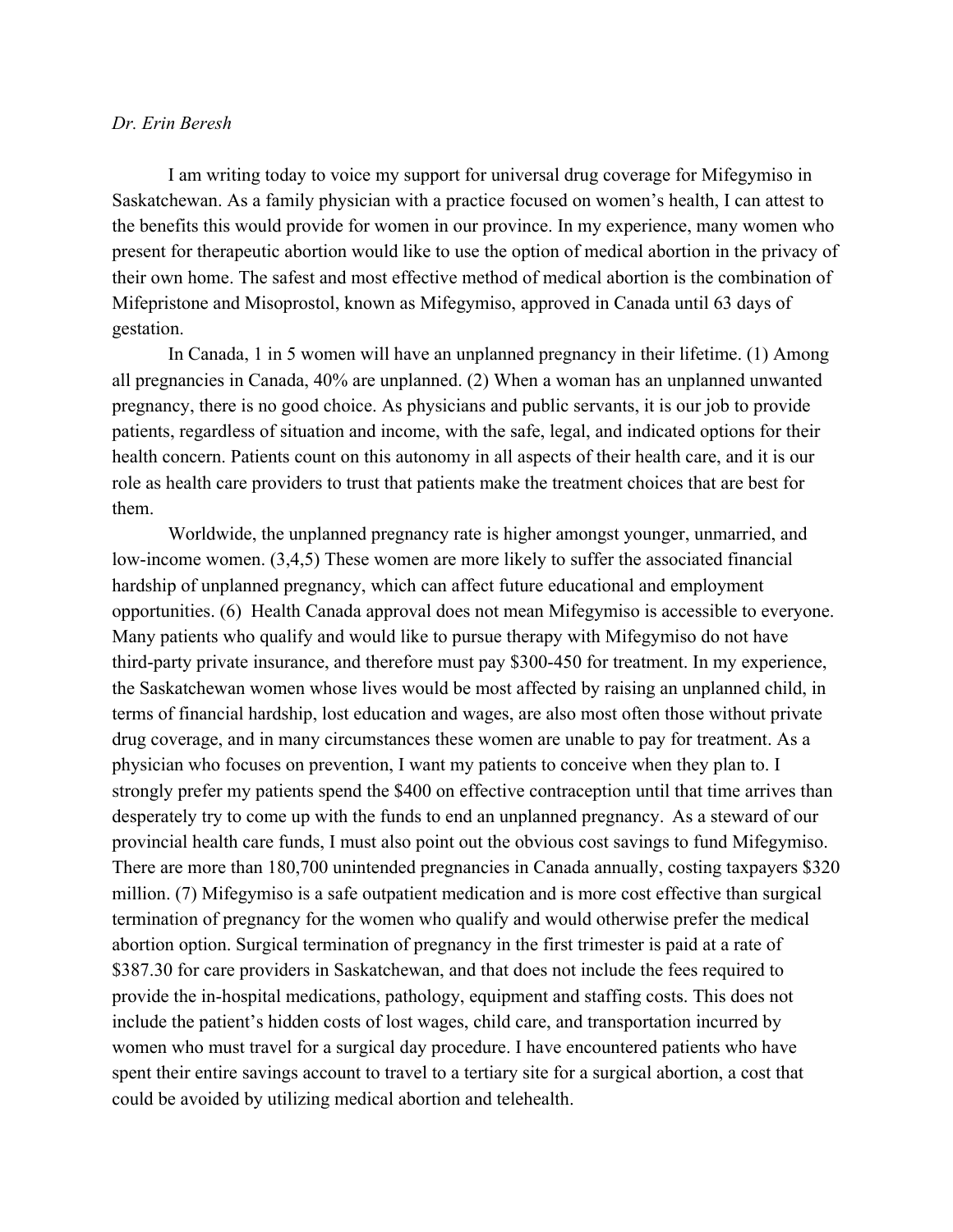As a proud Saskatchewan physician, I urge you to universally fund Mifegymiso in our province to ensure that our most vulnerable women receive the same access to health care as our most affluent individuals. This universal coverage would give many women in Saskatchewan a sense of control, in an otherwise helpless situation.

4. Guzman, L., Wildsmith, E., Manlove, J., and Franzetta, K. Unintended births: patterns by race and ethnicity and relationship type. Perspect Sex Reprod Health. 2010; 42: 176–185.

7. Black AY, Guilbert E, Hassan F, et al. The Cost of Unintended Pregnancies in Canada: Estimating Direct Cost, Role of Imperfect Adherence, and the Potential Impact of Increased Use of Long-Acting Reversible Contraceptives. J Obstet Gynaecol Canada. 2015;37(12):1086-1097. doi:10.1016/S1701-2163(16)30074-3

#### *Regina Sexual Assault Center*

This letter is to express support for the University of Saskatchewan College of Medicine Government Advocacy and Action Committee's focus on securing universal coverage in Saskatchewan for Mifegymiso. Traditional options for abortions, such as attending to a women's centre or abortion clinic, creates considerable barriers for many women, particularly for those who live in rural or sparsely populated regions. Access to Mifegymiso through family doctors and pharmacies provides a safe and effective abortion with reduced need for travel and wait times. It also reduces concerns of privacy for women who would need to ask family, friends or medical taxis to transport them to appointments We believe the government should also be interested in, from a monetary perspective, the substantial costs to healthcare associated with performing early abortions in hospitals – salaries, administration, paperwork, and medical equipment – versus the cost of a single visit to a family doctor and a universally-covered prescription of Mifegymiso. Speaking from the perspective of our Centre, most of our clients have experienced childhood sexual abuse, which has affected many parts of their lives, including economic security (which impacts access to medications). The abuse often creates shame and a deep trauma that can be triggered by intrusive physical exams and procedures. It is safe to say this may be an issue for many in our province, considering the rate of sexual violence is 1 in 3 women. Equal, universal access to Mifegymiso provides all women with a safe option that supports their dignity, privacy and mental health, all of which is of concern for our government.

<sup>1.</sup> Vogel L. Canadian women opting for less effective birth control. Can Med Assoc. 2017;189(27):921-922. doi:10.1503/cmaj.1095446

<sup>2.</sup> Black A, Yang Q, Wen SW, Lalonde AB, Guilbert E, Fisher W. Contraceptive Use Among Canadian Women of Reproductive Age: Results of a National Survey. J Obstet Gynaecol Canada. 2009;31(7):627-640. doi:10.1016/S1701-2163(16)34242-6

<sup>3.</sup> Brown, S. and Eisenberg, L. The best intentions: unintended pregnancy and the well-being of children and families. Washington (DC): National Academy Press. 1995;

<sup>5.</sup> Finer, L.B. and Zolna, M.R. Unintended pregnancy in the United States: incidence and disparities, 2006. Contraception. 2011; 84: 478–485. doi: 10.1016/j.contraception.2011.07.013.

<sup>6.</sup> Sonfield, A., Hasstedt, K., Kavanaugh, M.L., and Anderson, R. The social and economic benefits of women's ability to determine whether and when to have children. New York (NY): Guttmacher Institute. 2013;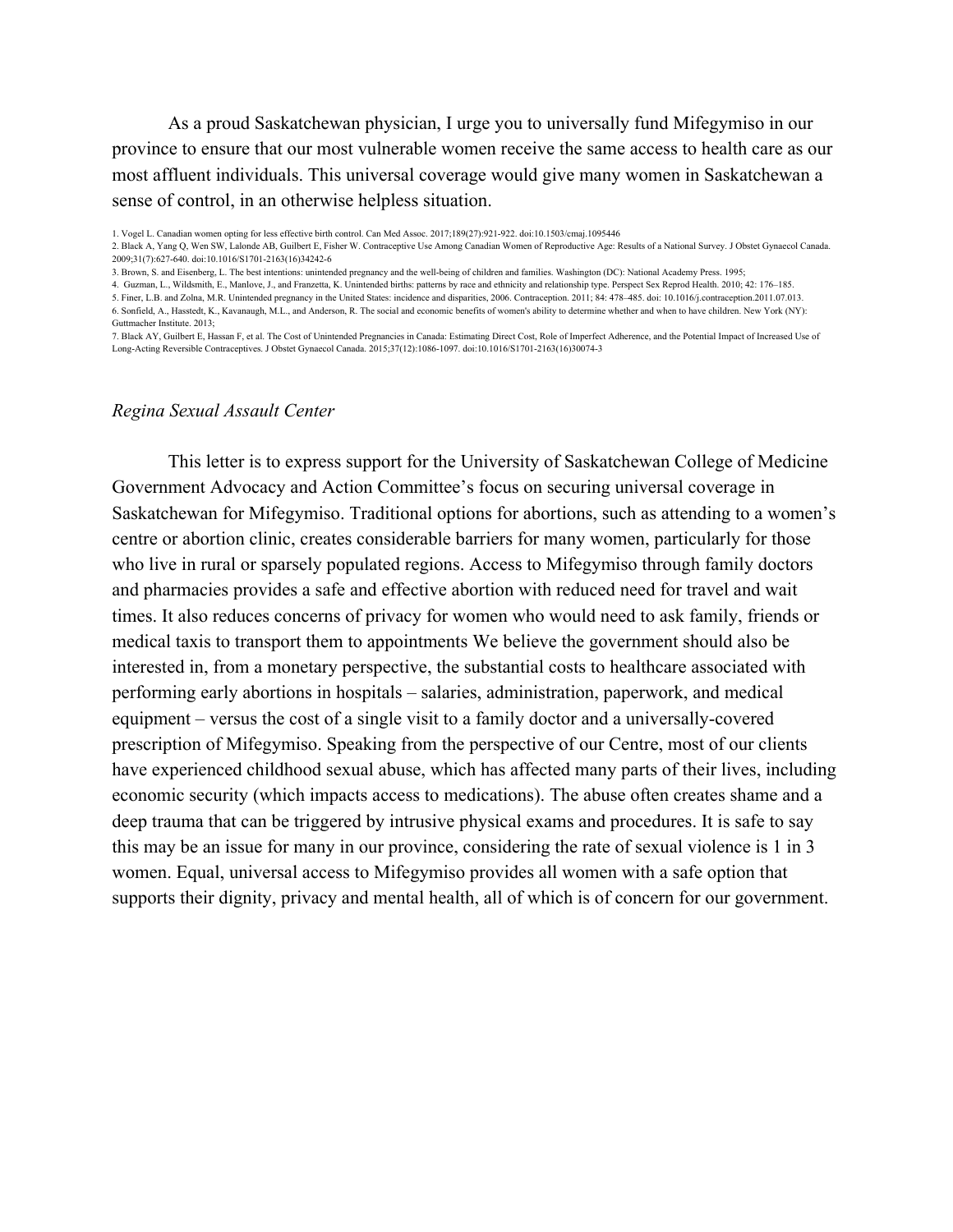## REFERENCES:

1. Norman W V. Induced abortion in Canada 1974-2005: Trends over the first generation with legal access. Contraception. 2012;85(2):185–91.

2. Canadian Institute of Health Information (CIHI). Induced abortions reported in Canada in 2013 [Internet]. Ottawa (ON): CIHI; 2013 [cited 2017 Nov 22]. 11p. Available from: https://www.cihi.ca/en/types-of-care/hospitalcare/acute-care/induced-abortions-reported-in-canada-in-2013

3. Costescu D, Guilbert E, Bernardin J, Black A, Dunn S, Fitzsimmons B, et al. Medical Abortion. J Obstet Gynaecol Can. 2016;38(4):366-89.

4. Sheinfeld L, Arnott G, El-Haddad J, Foster AM. Assessing abortion coverage in nurse practitioner programs in Canada: a national survey of program directors. Contraception. 2016;94(5):483–8.

5. World Health Organization. Safe Abortion: Technical and Policy Guidance for Health Systems. *World Health Organization*, 2012, www.who.int/.

6. Levine E, van Zuuren Esther Jolanda, Ehrlich Alan. Induced Abortion. *Dynamed.com*, 24 Jan. 2019, [www.dynamed.com/topics/dmp~AN~T115505/Induced-abortion#sec-Medical-Abortion](http://www.dynamed.com/topics/dmp~AN~T115505/Induced-abortion#sec-Medical-Abortion).

7. Health Canada. Regulatory Decision Summary (SBD): Mifegymiso [Internet]. 2015. Available from: <https://hpr-rps.hres.ca/reg-content/summary-basis-decision-detailTwo.php?linkID=SBD00239>

8. Saskatchewan G of. Children's Drug Plan [Internet]. Available from: [http://www.saskatchewan.ca/residents/health/prescription-drug-plans-and-health-coverage/extended-bene](http://www.saskatchewan.ca/residents/health/prescription-drug-plans-and-health-coverage/extended-benefits-and-drug-plan/childrens-drug-plan) [fits-and-drug-plan/childrens-drug-plan](http://www.saskatchewan.ca/residents/health/prescription-drug-plans-and-health-coverage/extended-benefits-and-drug-plan/childrens-drug-plan)

9. Saskatchewan G of. Emergency Assistance for Prescription Drugs [Internet]. Available from: http://www.saskatchewan.ca/residents/health/prescription-drug-plans-and-health-coverage/extended-bene fits-and-drug-plan/emergency-assistance-for-prescription-drugs

10. Saskatchewan G of. Family Health Benefits [Internet]. Available from: [http://www.saskatchewan.ca/residents/health/prescription-drug-plans-and-health-coverage/extended-bene](http://www.saskatchewan.ca/residents/health/prescription-drug-plans-and-health-coverage/extended-benefits-and-drug-plan/family-health-benefits) [fits-and-drug-plan/family-health-benefits](http://www.saskatchewan.ca/residents/health/prescription-drug-plans-and-health-coverage/extended-benefits-and-drug-plan/family-health-benefits)

11. Mifegymiso. Mifegymiso." *Action Canada for Sexual Health and Rights*, 2019, [www.mifegymiso.com/take-action-cost-coverage.](http://www.mifegymiso.com/take-action-cost-coverage)

12. Norman W V. Induced abortion in Canada 1974-2005: Trends over the first generation with legal access. Contraception. 2012;85(2):185–91.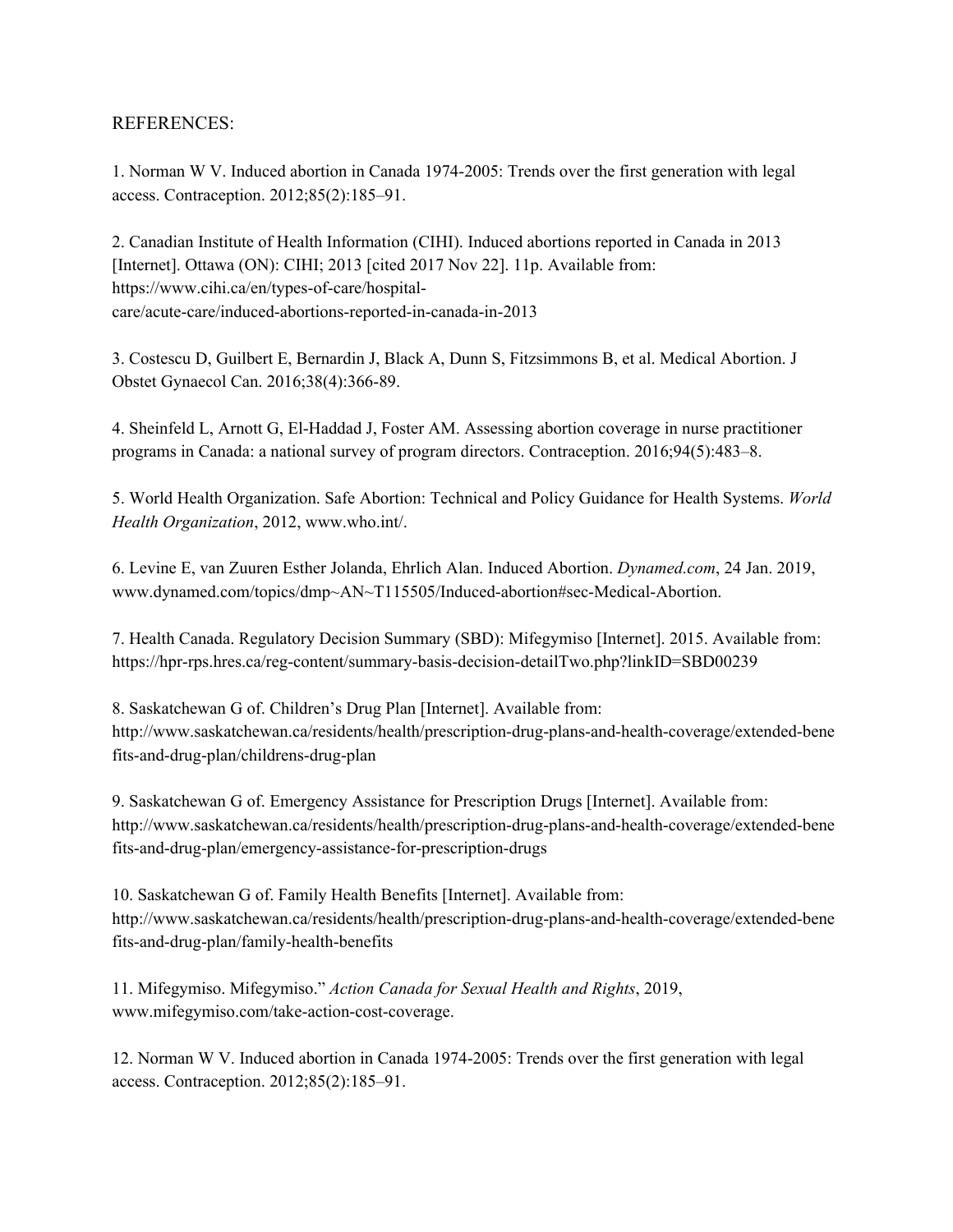13. Abortion Rights Coalition of Canada. Statistics-Abortion in Canada. January 30th, 2019. Available from: <http://www.arcc-cdac.ca/backrounders/statistics-abortion-in-canada.pdf>

14.Canadian Institute for Health Information. Induced Abortions Reported in Canada in 2015. March 2017. Available from:

<https://www.cihi.ca/sites/default/files/document/induced-abortion-can-2015-en-web.xlsx>

15. Norman W, Soon J. Requiring physicians to dispense mifepristone: an unnecessary limit on safety and access to medical abortion. Can Med Assoc J. 2016;1–2.

16. Rausch M, Lorch S, Chung K, Frederick M, Zhang J, Barnhart K. A cost-effectiveness analysis of surgical versus medical management of early pregnancy loss. Fertil Steril. 2012;97(2):355–60. [https://www.cadth.ca/sites/default/files/cdr/pharmacoeconomic/SR0502\\_Mifegymiso\\_PE\\_Report.pdf](https://www.cadth.ca/sites/default/files/cdr/pharmacoeconomic/SR0502_Mifegymiso_PE_Report.pdf)

17. College of Physicians and Surgeons of Saskatchewan. Mifegymiso Information for the prescribing physician. Updates and Other Resources. November 17th, 2019. Available from: <https://www.cps.sk.ca/iMIS/Documents/Mifegymiso%20-%20info%20for%20physicians%202017.pdf>

18. Bundale, Brett. Abortion Pill Still Largely out of Reach for Most Women in Nova Scotia. *National Post*, The Canadian Press, 23 Jan. 2018,

nationalpost.com/pmn/news-pmn/canada-news-pmn/abortion-pill-still-largely-out-of-reach-for-most-wom en-in-nova-scotia.

19. The Canadian Press. Abortion Pill to Become More Widely Available after New Billing Code Adopted. *CKPGToday*, 23 May 2018, ckpgtoday.ca/article/528385/abortion-pill-become-more-widely-available-after-new-billing-code-adopted.

20. Bowen, S. Access to health services for underserved populations in Canada. In "Certain circumstances:" Issues in equity and responsiveness in access to health care in Canada. A collection of papers and reports prepared for Health Canada. 2000. Ottawa, ON: Health Canada.

21. Canadian Population Health Initiative. How Healthy Are Rural Canadians? An Assessment of Their Health Status and Health Determinants. September 2006. ISBN 13: 978-1-55392-881-2

22. National Collaborating Centre for Aboriginal Health. Access to Health Services As a Social Determinant of First Nations, Inuit and Metis Health. 2011. Available from: <https://www.ccnsa-nccah.ca/docs/determinants/FS-AccessHealthServicesSDOH-EN.pdf>

23. Rohan, S. Opportunities for co-operative health provision in rural, remote, and northern Aboriginal communities. 2003. Ottawa, ON: Canadian Co-operative Association, Government Affairs & Public Policy.